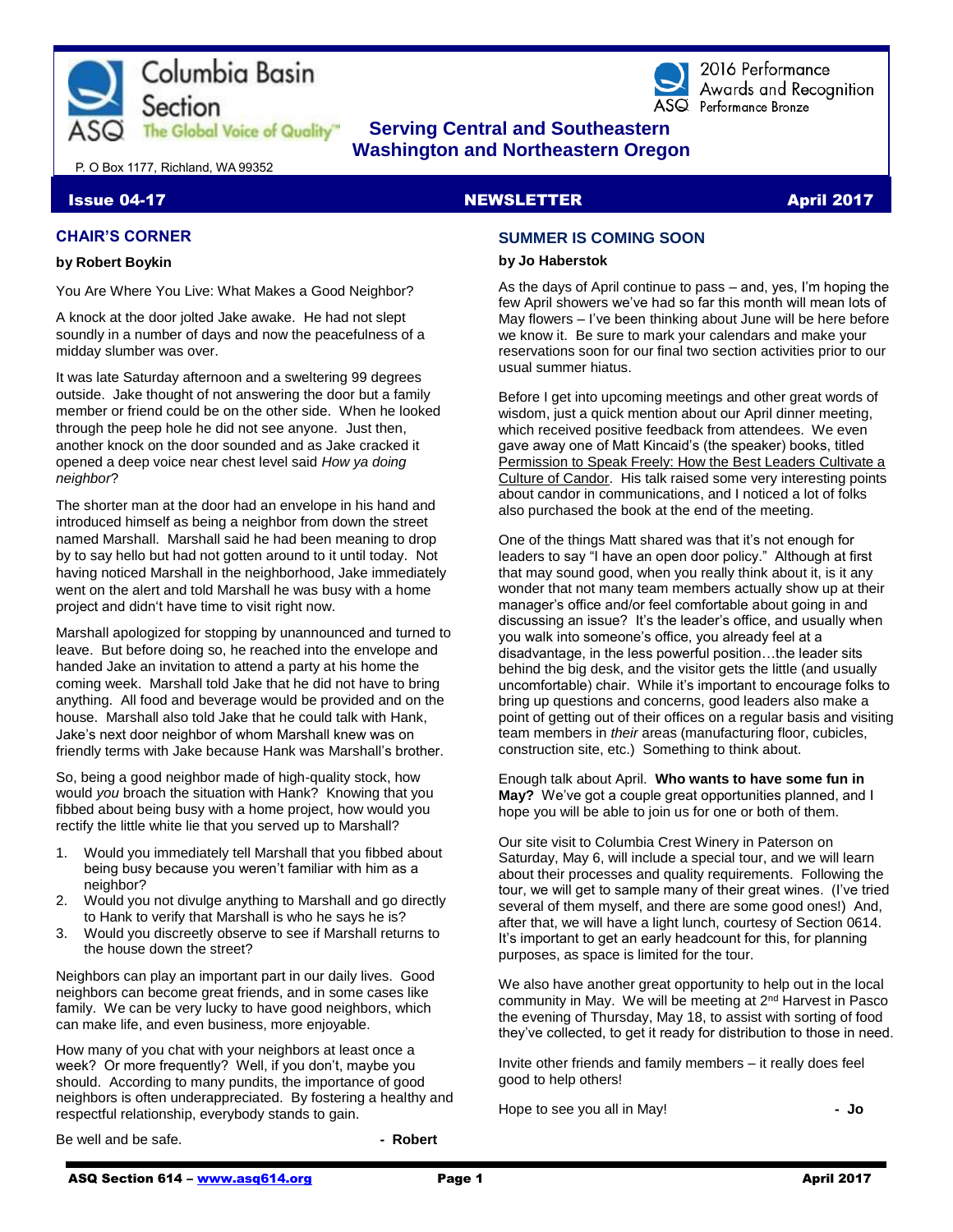

# **May 6, 2017 American Society for Quality Columbia Basin Section 0614**



# **NOTE LOCATION AND TIMES!**

#### **Saturday, May 6, 2017**

### **LOCATION:**

Columbia crest Winery 178810 State Route 221 Paterson, Washington (509) 875-4227

The winery is approximately 40 miles from Richland, and 76 miles from Yakima. Check [Mapquest](http://www.mapquest.com/) or [Google Maps](https://www.google.com/maps) for directions. Note: Address may show as "Prosser."

**10:00 a.m.** - Check in

**10:15 a.m.** – Tour begins

Tour will last about 45 minutes. Wine tasting follows the tour.

Join us for a **complimentary light lunch** following the tour & tasting. When RSVPing, please indicate if you'll be staying for lunch.

NOTE: Closed-toe shoes are required for the tour. Participants must be at least 5 years old.

There is no charge for this site visit, but space is limited so get your reservation in soon.

#### **RESERVATIONS REQUIRED:**

For planning purposes, reservations must be received by May 1. Email [mailto:panda\\_2@charter.net](mailto:panda_2@charter.net) with your name, phone number and company affiliation, and if you'll be staying for lunch.

For more information about our ASQ section and other upcoming events: [www.asq614.org/](http://www.asq614.org/)

# **"QUALITY SYSTEMS JOURNEY"**



# **Site Visit – Tour & Tasting Columbia Crest Winery 178810 State Route 221 – Paterson, Washington**

Are you a Cabernet aficionado? Or do you prefer a dry Riesling? Everyone has their own preferences when it comes to wine. Some only like red wines, some like whites, and others gravitate to the sweeter wines. Would you like to learn more about how wines are made? Want to find out what is actually done in the laboratory - and the importance of testing, quality assurance, and other requirements?

Columbia Crest Winery first opened its doors in the heart of the acclaimed Horse Heaven Hills in 1983. Washington State and the Columbia Valley represent the perfect grape-growing climate, from the weather to the soil to the vineyard sites. These growing conditions, along with outstanding viticulture and winemaking practices, allow Columbia Crest to create high-quality wines that are true to their varietal character and represent the unique terroir of the region.

Columbia Crest's 2,500 acres of estate vineyards are some of the best in Washington. With only six to eight inches of annual rainfall, water to the Columbia Crest vineyards is supplied by drip irrigation, allowing control over the timing and quantity of water delivered to the vines and yielding grapes with wellbalanced characteristics.

Columbia Crest is dedicated to celebrating the rich heritage of Washington winemaking through an unwavering commitment to producing outstanding, approachable wines. In 2009, Wine Spectator magazine named the Columbia Crest 2005 Reserve Cabernet Sauvignon the No. 1 Wine in the World on its Top 100 list, the first time a wine from Washington State received this ranking. Their Reserve wines represent the pinnacle of winemaking at Columbia Crest, while the H3 wines were created to celebrate the winery's rich heritage in the Horse Heaven Hills American Viticultural Area (AVA) as well as its innovative spirit relative to winemaking and viticulture practices. Grand Estates wines represent the varietal expression of the region

Invite your friends and family, and join us May 6 for a special "VIP" tour at the winery. We will hear about Columbia Crest's philosophies on winemaking, quality and more. We will see the laboratory area up close and learn about many of the requirements that must be met in the wine industry. And, oh yeah, we'll also get to sample several of their great wines.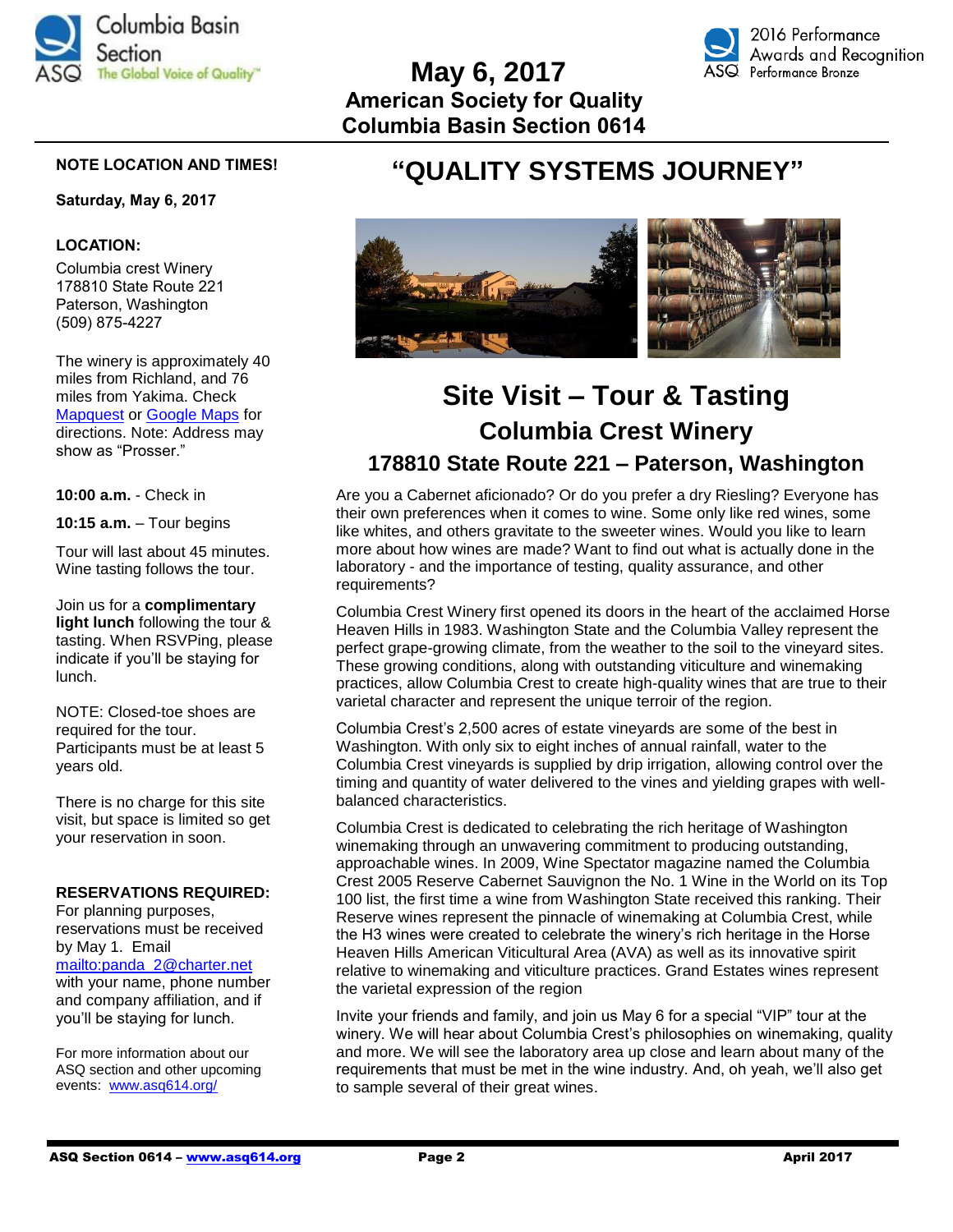# **SECTION 0614 ACHIEVES BRONZE PERFORMANCE & RECOGNITION (PAR) AWARD**

Columbia Basin ASQ Section 0614 (that's us!) was recently notified by ASQ that we received a Bronze award for 2016. This special section recognition is for having met ASQ's good standing requirements as well as meeting or exceeding retention and growth metrics and for exceeding our member value metrics.

Thanks to all the individuals on our 2016 and 2017 section leadership teams for their efforts in helping our section achieve this award. Also, many thanks to you, our members, for your continued support and for recruiting new members throughout the year.

# **BIRDS OF PREY IN THE HORSE HEAVEN HILLS May 6 at Columbia Crest Winery**

#### *An added attraction to our May 6 tour, tasting and lunch at Columbia Crest!*

Licensed Falconers and members of the Washington Falconers Association will be at the winery on May 6 from 11 am to 3 pm, providing an educational experience about the beautiful and inspiring birds of prey that live and hunt in the Horse Heaven Hills. Come see some of these birds in person, and learn more about their importance.

# **WHO'S GOING TO WCQI 2017?**

.

#### **May 1-3 in Charlotte, North Carolina**

May is fast approaching and so is the annual World Conference on Quality and Improvement (WCQI).

The conference provides great opportunities for networking with other quality professionals on a global level, in line with its theme: "Grow Your Influence: In the Profession, Through the Organization and Around the World." Educational sessions will feature thought leaders and knowledge that best demonstrate the successes, tested solutions, and proven results these disciplines can bring.

And if you go, be sure to check out some of the team presentations as part of the International Team Excellence Awards (ITEA). Thousands of teams from the world's most successful companies participate in this, where they share how they use quality tools and resources to make valuable improvements in areas such as waste reductions, operations, customer service and satisfaction and team member morals – all leading to improved profitability.

For more information about the conference and to register, [click here.](http://asq.org/wcqi/about.aspx)

# **QUOTE OF THE MONTH**

"Even if you're on the right track, you'll get run over if you just sit there."

~Will Rogers

# **MAY 18 SECTION 0614 COMMUNITY ACTIVITY 2 ND HARVEST FOOD SORT – PASCO**

#### **by Jo Haberstok**

Our section will be participating in a Food Sort activity at 2<sup>nd</sup> Harvest on Thursday, May 18, starting at 6 p.m. This is one of our annual community involvement activities. I hope you will be able to join us.

Since we are having a site visit and tour for our regular May meeting (May 6 at Columbia Crest Winery), we felt May would be a great month to also add a community-oriented activity to our schedule.

Several of you helped out at a similar event in October of 2016, and the feedback was positive about how rewarding it felt to be part of those efforts. Here is another opportunity to get involved. Check out this link to a relate[d video.](https://www.youtube.com/watch?v=Il0QbIgI0A0&index=3&list=PL54DcARU7ufKxVx4v7qANH-hwV5vgj6AY)

Requirements for participation include being at least five years old (children must be accompanied by an adult), able to stand and be mobile for the volunteer shift, and everyone must wear closed-toe shoes.

For planning purposes, please RSVP t[o Alvin](mailto:panda_2@charter.net) as soon as possible so we can let the Pasco facility know how many folks will be volunteering on May 18. Be sure to invite other friends and family members as well.

# **GET YOUR FREE MONTHLY ASQ GIFTS**

Whether you're new to auditing or an expert, there's probably something of value in this month's free gifts. These resources can help prepare you for your next auditing and/or continuous improvement challenge. Included are:

- Complete e-book, *Auditing Beyond Compliance*
- New webcast on advanced quality auditing
- Additional webcasts on auditing basics and process auditing
- Checklists, tools and templates

To access these resources, clic[k here.](https://secure.asq.org/perl/msg.pl?prvurl=http://asq.org/membership/members/gift/?utm_source=email&utm_medium=email&utm_campaign=marketing_marchmembergift_030117)

# **ASQ CERTIFICATION APPLICATIONS DUE BY MAY 5 FOR JUNE TESTING**

Looking for a way to stand out this year? Want to become a recognized expert in your field? [ASQ certification\(s\)](https://asq.org/cert/catalog) can help. ASQ offers 19 certifications that can help quality professionals get jobs, promotions and maybe even a higher salary. The following exams will be offered in June; applications must be completed by May 5.

- Calibration Technician
- Pharmaceutical GMP Professional
- Quality Auditor
- Quality Engineer
- Quality Improvement Associate
- Quality Process Analyst
- Six Sigma Green Belt

a

• Software Quality Engineer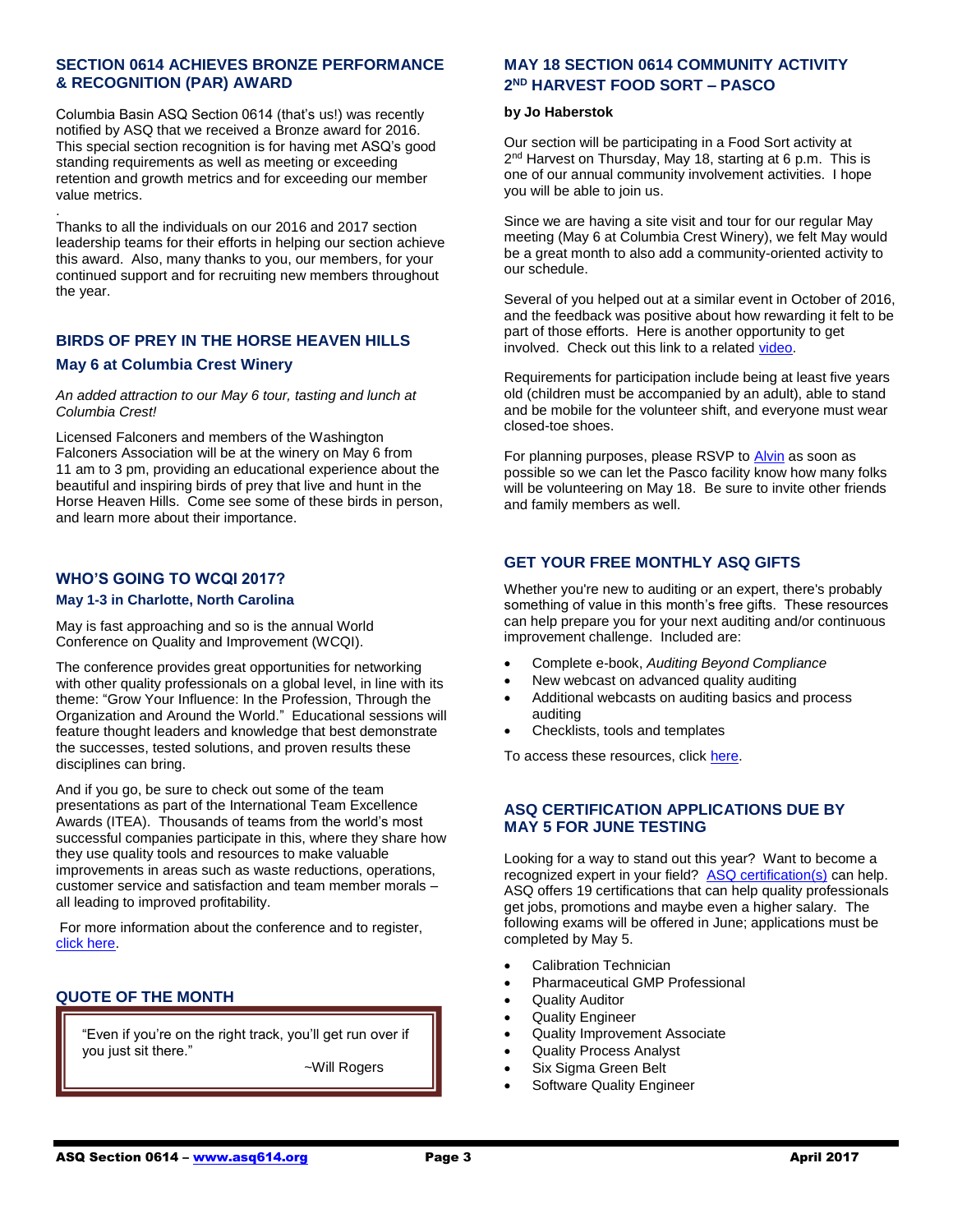# **LOVE, SERVE, CARE**

#### **by Jon Gordon**

When I'm asked what someone can do to be a leader I tell them to love, serve and care and positively influence the people around them.

A great example of this is Ken Crenshaw, the head athletic trainer for the Arizona Diamondbacks. Most people outside the building wouldn't know who he is but if you asked the team who's one of the most influential people in the building they would say Ken Crenshaw. He helps players recover from injuries, listens to their personal and professional challenges, shares advice and frequently hands out inspirational books to encourage his players. He's part trainer, part psychologist, part librarian and 100% leader.

I saw his influence first hand while visiting him at the Diamondbacks spring training facility. As he showed me around, I met player after player who had read [The Carpenter](http://r20.rs6.net/tn.jsp?f=0016nTaurg4jtTCHEMyax68RrXs1-M2DbZPqXUbN998UVkmthclo_4lgGtJSE7cUrRf0CubJTvbeOSgMGFDjBQXk-UAdzYvqGWCoKDj0-NRZSDLDhmpRpnQJ91PZcu9v1zXesvpVbf98dEWxSOu0OC9saUjCw7IljNGNv53LyIIRoA=&c=flT-AI7F3swjh3in3ty_Gp3QiqCaZ_bFD8n_bC2ue272nTE6tJuR-g==&ch=lJ06CvpTHj0pO68V6Z3n4LBykb-IYJKfMAmTvJBBbPmC1Ij2e_x6Ww==) or *[Training Camp](http://r20.rs6.net/tn.jsp?f=0016nTaurg4jtTCHEMyax68RrXs1-M2DbZPqXUbN998UVkmthclo_4lgGtJSE7cUrRfWd_gy6jM3XsqQsexdnNsYK_MEIjynAm8n2uriNI5ZVFUTYmLVWLSqK51oULpPu-3dP1SQUjfaone4B5MnolJtZhyw0JHpAtNE-HHzsmZ-n_XJOdYce5UPj9fiInHznXy1nv93t_BBic=&c=flT-AI7F3swjh3in3ty_Gp3QiqCaZ_bFD8n_bC2ue272nTE6tJuR-g==&ch=lJ06CvpTHj0pO68V6Z3n4LBykb-IYJKfMAmTvJBBbPmC1Ij2e_x6Ww==)* because Ken gave them a copy and encouraged them to read it. They didn't know me from Adam. But they knew Ken and trusted him because he loves, serves and cares.

I wasn't supposed to speak to the team but that happened too because Ken recommended it to the new manager, and even though he had never heard of me, he trusted Ken's suggestion.

Regardless of your profession or level within an organization I want you to know that you don't need a title to be a leader. You don't need a job description, fancy suit or a corner office. You simply need to love, serve and care to influence the people around you and your influence will grow.

Many people say to focus on growing your business and career. But I say to focus on loving, serving and caring and your business and career will grow exponentially. Focus on loving, serving and caring one person at a time and people will be drawn to you and your business, service, school, class, project, hospital, etc.

Do this day in and day out, one person at a time and the impact you have and the legacy you leave will be amazing. You won't just experience success for yourself. You will be a true success by helping others be successful.

*Jon Gordon's best-selling books and talks have inspired readers and audiences around the world. His principles have been put to the test by numerous NFL, NBA, MLB coaches and teams, Fortune 500 companies, school districts, hospitals and non-profits. He is the author of numerous best-selling books including The Energy Bus, The Carpenter, Training Camp, The Seed, You Win in the Locker Room First and The No Complaining Rule. Jon and his tips have been featured on The Today Show, CNN, CNBC, The Golf Channel, Fox and Friends and in numerous magazines and newspapers. Check out his website at* [www.JonGordon.com](file:///G:/ASQ%202017/2017%20Newsletters/Apr%202017/www.JonGordon.com)*.*

#### **[STRIKING PAY DIRT](http://send.asq.org/link.cfm?r=O4fm4FESIoti18Gkq1PUMw~~&pe=ZHRdDdctnWg4eWlOVOa2F6E5q_DYbkvNNuYWaeEY7Qmu3fFyE2ehXJncl7DQZZOaw4DC6_YLPWA-MVpe815QYA~~) – CASE STUDY**

#### **by Rajeev Chadha**

Cultural conditions, such as internal silos and poor communication, can impede productivity and return on investment. Process orientation helps overcome the human barriers involving employees, suppliers and customers.

A mining company adopted kaizen, the Japanese approach to continuous improvement, to align union and management around common goals. The company focused on boosting productivity by cutting refinery start-up time through better coordination and communication. After group brainstorming to identify specific processes where change or elimination would be beneficial, the company achieved a 39% reduction in overall activities. To sustain the results, education and training materials were modified, and employees were empowered to make technical requirements a priority. Critical to success was process analysis by managers and engineers, with solutions devised and implemented by frontline workers.

Read the full case study by **downloading** it from the ASQ website.

#### **SIX SIGMA TRAINNG FROM ASQ'S EXPERTS**

Did you know that ASQ offers in-depth Six Sigma training? Taught by ASQ's world-class Master Black Belt instructors, each training option offers the opportunity to work on a real-world project that you will then bring back to your organization and use to achieve instant return on investment.

Check out these offerings:

[Green Belt Training](http://send.asq.org/link.cfm?r=O4fm4FESIoti18Gkq1PUMw~~&pe=Ok7GmKC3Rzvn1-9MXqa7yJgj-WWM-SRKhbH1qXf12i9JBcmTDt_squWDHZmOLMvd02vlGzQ-vx8w7Oi_SJ6Eeg~~)**:** Learn and practice Lean and Six Sigma methodologies in this two-week course, including hands-on group activities/exercises and coaching time with your projects.

**[Black Belt Training:](http://send.asq.org/link.cfm?r=O4fm4FESIoti18Gkq1PUMw~~&pe=cb1O7tjjH7McgvPdSP0XcF6duyWZRxCAfXZqdQMqaupOaghwSmBMgm0Nrf3zoTpUITHtDVX2ApK0KBJB4-hXHg~~)** Learn and practice advanced Lean and Six Sigma processes and approaches. Coursework is applicable in a variety of industries.

[Black Belt Transition Training:](http://send.asq.org/link.cfm?r=O4fm4FESIoti18Gkq1PUMw~~&pe=y0S3kLZpLm9UTpFza-s3lxrFKmurHAmeTGsLwea2qTvJTlau1KLaaueVEd8CmY4Y69Bwi0l9Qml_kAJDAnkNJA~~) This two-week course transitions students from Green Belt to Black Belt level, and will provide the skills to make positive change at the Black Belt level.

Has your email address changed? Help us keep you informed of Section 0614 events and information by updating your contact information and email preferences a[t http://www.asq.org/.](http://www.asq.org/) Log in and click "My Account" to update your membership record. You can add or make email, address and phone changes in the "Contact" tab, and then be sure to click on the "email preferences" tab to be sure you are subscribed to receive future Section communications.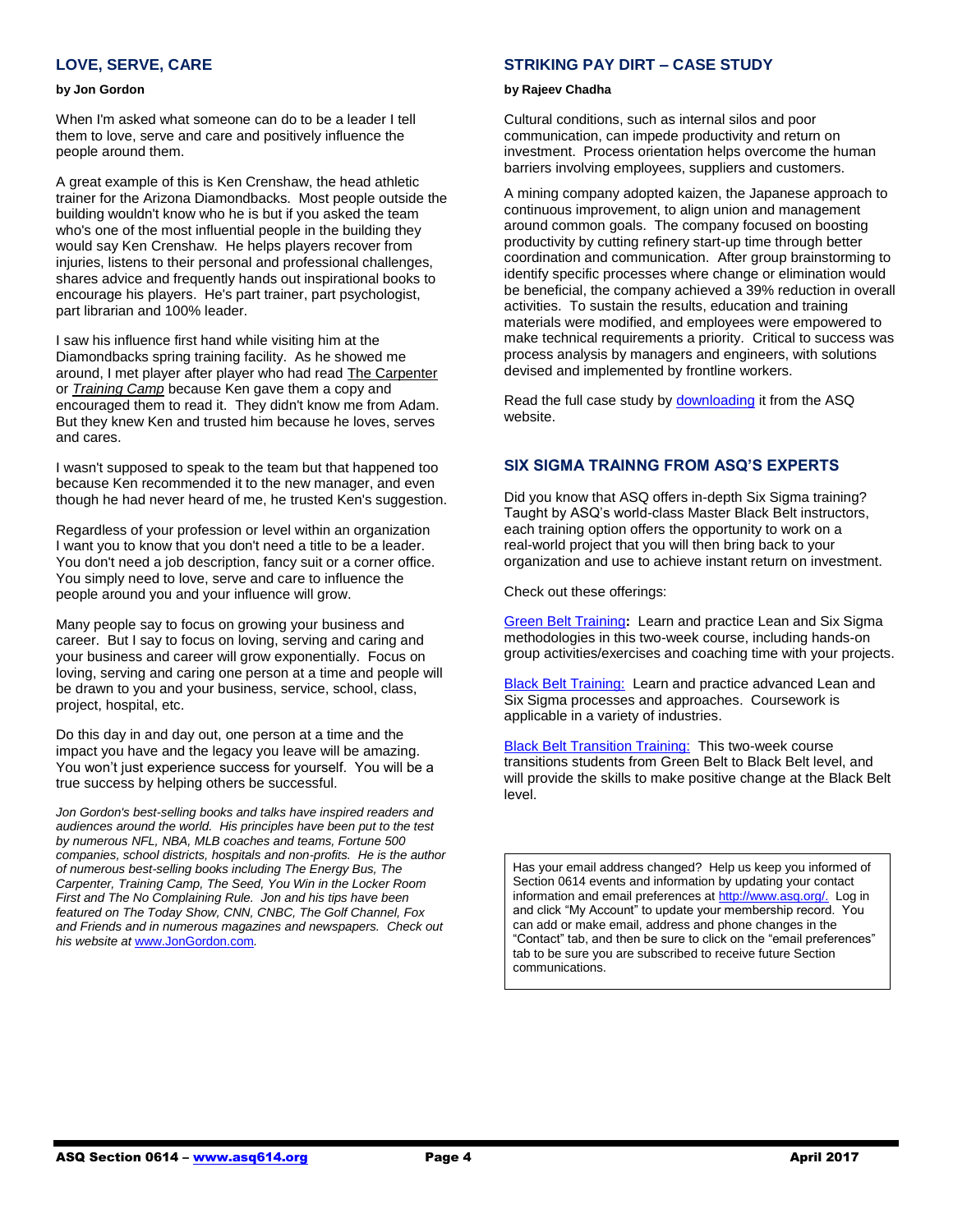# **SOFT SKILLS – ASQ TV VIDEO**

How do you view other team members? Do you think most people don't like work or responsibility and that they are motivated only by fear and money? Or do you feel most folks like work, seek out responsibility, and are motivated by a variety of rewards?

In this episode of ASQ TV, take a look at the concepts of Theory X and Theory Y, and learn about the ABCs of ensuring successful change. Clic[k here](http://videos.asq.org/soft-skills) to view the video.

# **ALIA 2017 SUMMER LEADERSHIP INTENSIVE**

#### **June 22-25 - Tacoma**

The ALIA 2017 (Authentic Leadership in Action) Summer Leadership Intensive will be held in Tacoma in June. Differences can stimulate creativity and the kind of breakthrough innovation organizations need to address today's challenges. The best decisions often happen when differences are included, valued and worked with effectively.

However, differences can also activate exclusion, defensiveness, and aggression in ourselves and others. These reactions may block clear thinking and skillful action. Over time this pattern can harden individuals from the inside out and can create serious dysfunction in a team, organization or community.

Whether we work in corporations, governments, nonprofits or schools, we inevitably encounter strong differences. How can we appreciate differences without seeking to change others or have the differences divide us? How can we work together in the midst of disagreement? How can we use our differences to make us stronger and more creative?

If you are looking for a better way and are interested in exploring new practices, consider the ALIA 2017 Summer event. This three-day leadership intensive is intended to help individuals learn how to engage with difference and, in doing so, better engage the wisdom in groups or organizations.

The ALIA faculty team includes author and consultant Adam Kahane, who will join the event virtually on June 24. Adam will share his learning that led to his latest book, Collaborating with the Enemy. You may be familiar with some of his other books, including Solving Tough Problems and Power and Love.

In addition, educator and psychotherapist Dr. Leticia Nieto has also joined the group. Her workshops and keynote addresses are well known across the country, and she is the author of Beyond Inclusions, Beyond Empowerment.

For more information or to register for this year's event, click [here.](http://www.naropa.edu/academics/alc/events/alia/index.php)



## **WHAT'S THAT ACRONYM?**

Have you ever been reading an article, possibly a case study or an article about using a specific quality tool or technique, and been stumped when you came across an acronym or term you had never heard of? It has probably happened to everyone.

This may be helpful – a "Quality Glossary" compiled by *Quality Progress* editorial staff members to provide a handy reference of quality terms, acronyms and key people in the history of quality. Information was compiled from a variety of sources, including books, periodicals, websites and quality experts.

Baka-yoke? HASS? Instant pudding? (No, not the chocolate or banana kind.)

Go ahead[, click here](https://asq.org/quality-resources/quality-glossary) and give it a try!

## **SECTION 0614 MEMBERSHIP**

There are 107 members in our Section as of April 10, 2017.

| <b>2017 SECTION 0614</b><br><b>LEADERSHIP TEAM</b> |                       |
|----------------------------------------------------|-----------------------|
| January 1 - December 31, 2017                      |                       |
| <b>Section Chair</b>                               | Robert Boykin         |
| <b>Treasurer</b>                                   | Kent Ozkardesh        |
| <b>Secretary</b>                                   | Jo Haberstok          |
| <b>Certification/Recertification</b>               | Patrick Faulk         |
| Audit                                              | Alvin Langstaff       |
| <b>Membership Chair</b>                            | Liz Dickinson         |
| <b>Nominating Chair</b>                            | <b>Becky Corral</b>   |
| <b>Programs Chair</b>                              | Jo Haberstok          |
| Webmaster                                          | <b>Steve Prevette</b> |
| <b>Newsletter Editor</b>                           | Robert Boykin         |
| <b>Publicity Chair</b>                             | Jo Haberstok          |
| <b>Voice of the Customer Chair</b>                 | Vacant                |
| <b>Education Chair</b>                             | Vacant                |
| <b>Community Outreach Chair</b>                    | Vacant                |

## **PUBLICATION INFORMATION**

This newsletter is published on a regular basis to inform members and potential members about Section 0614 activities and other news/information that may be of value to quality professionals. To be considered for the next newsletter, input must be received by the 10th of the month.